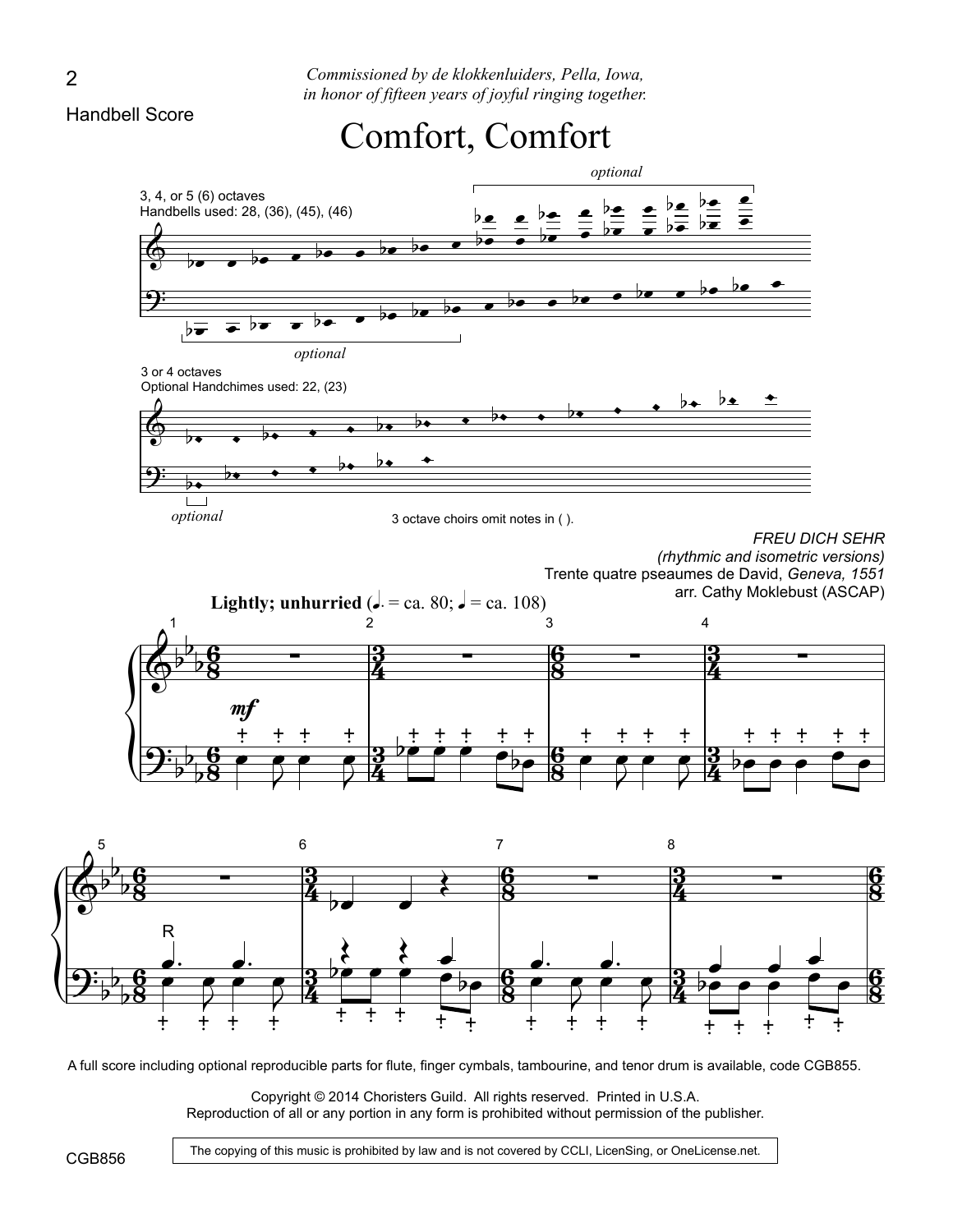







3

CGB856